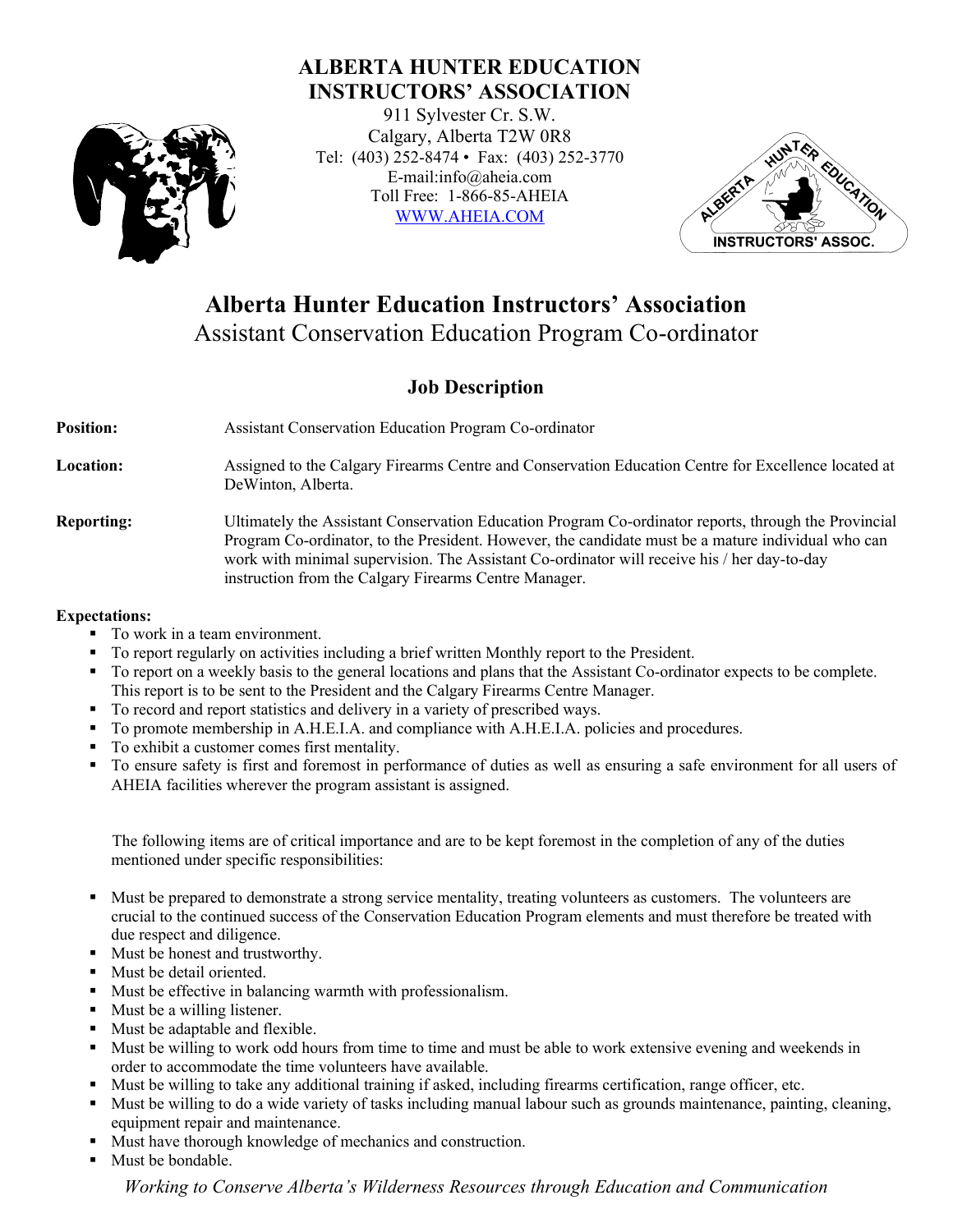- Must be willing to sign a confidentiality agreement.
- Must be physically capable of performing physical labour including lifting materials such as clay targets and ammunition, accessing traphouses, etc.
- Must have a valid firearms licence.
- Must have a valid motor vehicle operators' licence.
- Must be a certified Range Officer (this training can be offered by AHEIA).
- Must be able to comply with AHEIA Policy regarding volunteer / pre-employment screening.
- Must be willing to successfully complete the AHEIA volunteer screening requirements which include a vulnerable sector check.

#### **Specific Responsibilities:**

This person will assist in the day-to-day operations of the entire property including all buildings and equipment. They will assist the facility manager and all staff with ensuring all members and visitors adhere to all policies. However, while the main responsibility is the day-to-day operations of the Calgary Firearms Centre, this person will participate and assist in all Conservation Education programming where and when assigned. Additional duties may include but not be limited to:

- Security on the property
- Equipment and facility maintenance
- Grounds maintenance
- Snow removal
- Garbage management
- Construction from time to time
- Operate and maintain various motorized equipment such as:
	- - trap machines riding mowers
	- firearms lawn equipment
		- tractor quads / ATV's
	-
	- skid steer UTV's and more
- From time-to-time act in supervisory role over summer students and 'trap kids'
- Repair and maintenance of electronic call releases for the clay target system and all other related material. A thorough knowledge of low voltage equipment and basic electronic skills are a definite asset.
- Safety
- Enforcement of policy
- Public relations
- Performing Range Officer duties
- Assisting new shooters
- Coaching students in safe and responsible use of all gauges of shotguns in trap, skeet and sporting clays.
- Teaching and testing of the Canadian Firearms Safety Course
- Promotion of the Centre and related programs
- Office duties as assigned
- Handling memberships
- Handling shoot cards and ammunition
- Assisting with other AHEIA / WISE projects / functions
- To undertake other duties as required.
- To cover shifts from time to time for the Facility Manager

Other maintenance qualifications required to perform duties at the Calgary Firearms Centre include but are not limited to:

- Basic carpentry skills
- Basic electrical experience
- Basic mechanical experience

*Working to Conserve Alberta's Wilderness Resources through Education and Communication*